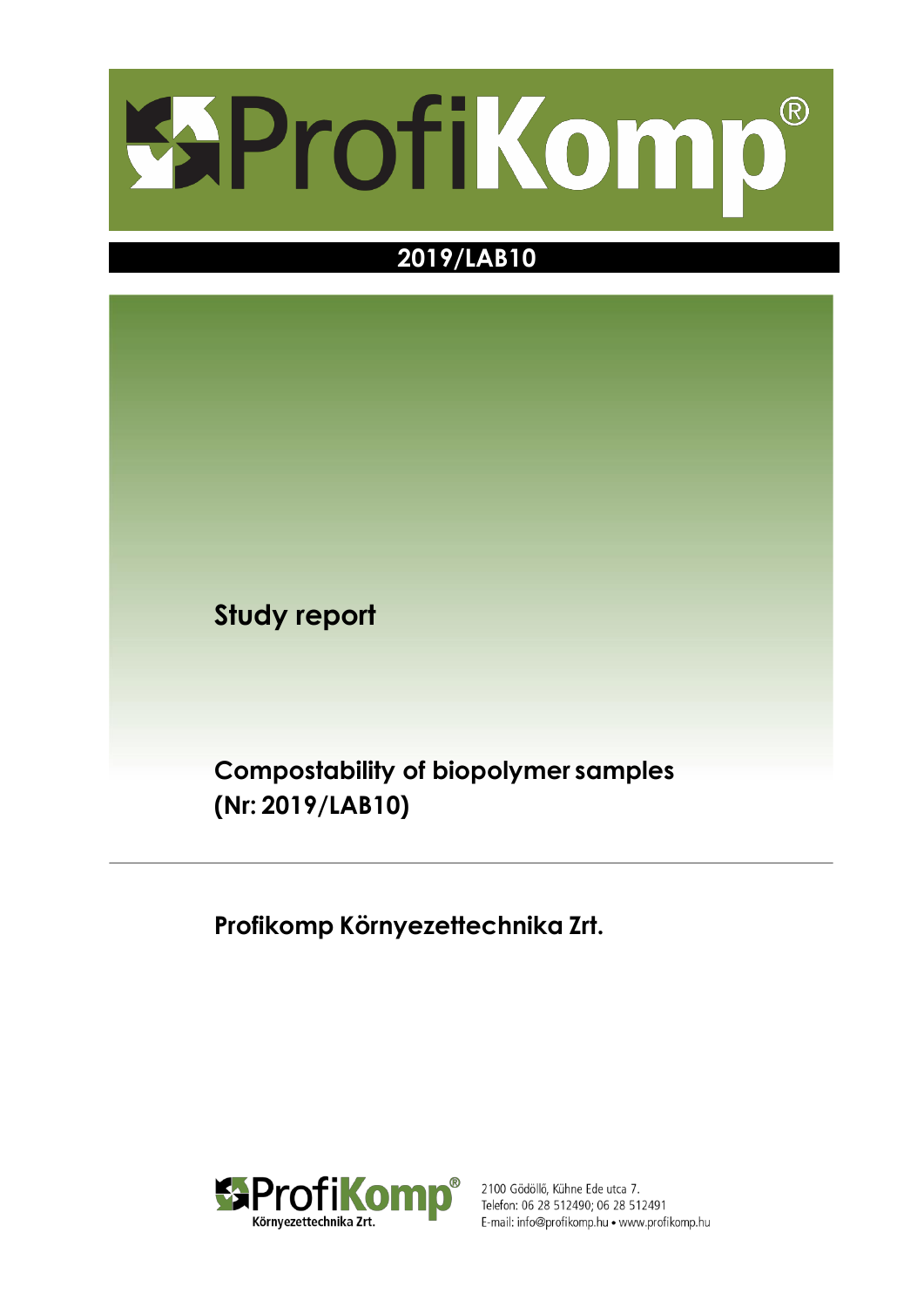K

# **Study report**

# **Compostability of biopolymer samples (Nr: 2019/LAB10)**

| Client:                  | Amco Csomagolástechnikai és Konzultációs Kft.                      |  |  |  |
|--------------------------|--------------------------------------------------------------------|--|--|--|
|                          | 111-113 Budafoki str., 1117 Budapest                               |  |  |  |
| Client's representative: | Kálmán Magyar - CEO                                                |  |  |  |
| Trustee:                 | Profikomp Környezettechnika Zrt.<br>7 Kühne Ede str., 2100 Gödöllő |  |  |  |
| Study performed by:      | Zsolt Varga – researching engineer                                 |  |  |  |
| Report verified by:      | Dr. Sándor Dér – head of research                                  |  |  |  |
| Order ID:                | based on order No. 2019/11/29                                      |  |  |  |
| Study location:          | Profikomp Környezettechnika Zrt. Research laboratory               |  |  |  |
| Study commencement:      | 07 01 2020                                                         |  |  |  |
| Date of measurement:     | 06 02 2019                                                         |  |  |  |
| Date:                    | Gödöllő, 14 <sup>th</sup> February 2020                            |  |  |  |

| Attention! | The study report may only be reproduced in its entirety without    |
|------------|--------------------------------------------------------------------|
|            | the written permission of ProfiKomp Környezettechnika Zrt.         |
|            | Results set out in this study report refer only to the measurement |
|            | periods / studied samples mentioned.                               |

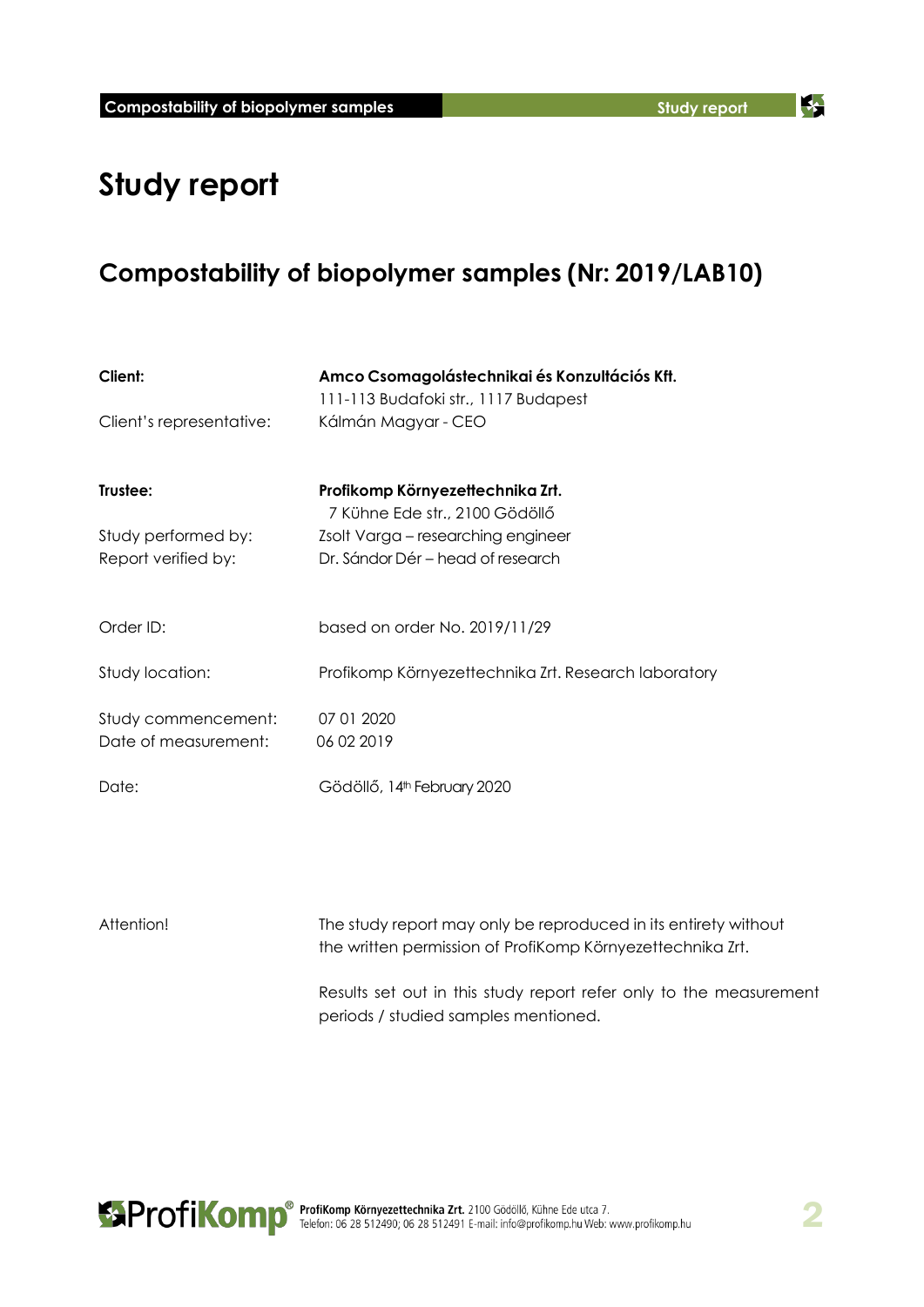34

## **1. Introduction**

AMCO Kft. commissioned Profikomp Környezettechnika Zrt. to perform the study of the packaging material with biopolymer basis titled "Green-Fill - Biodegradable loose space filling material".

The sample providing basis for the study is, according to the information given by the client, based on starch, a loose space filling material (hereinafter referred to as: biopolymer samples), made available by the client.

The studied sample is marked: PRK 19/110

After the identification of the essential sample parameters (moisture content, organic carbon and ash content) respirometry testing was performed on the samples using an Oxitop Control device measuring oxygen consumption. On the completion of the experiment the results were assessed.

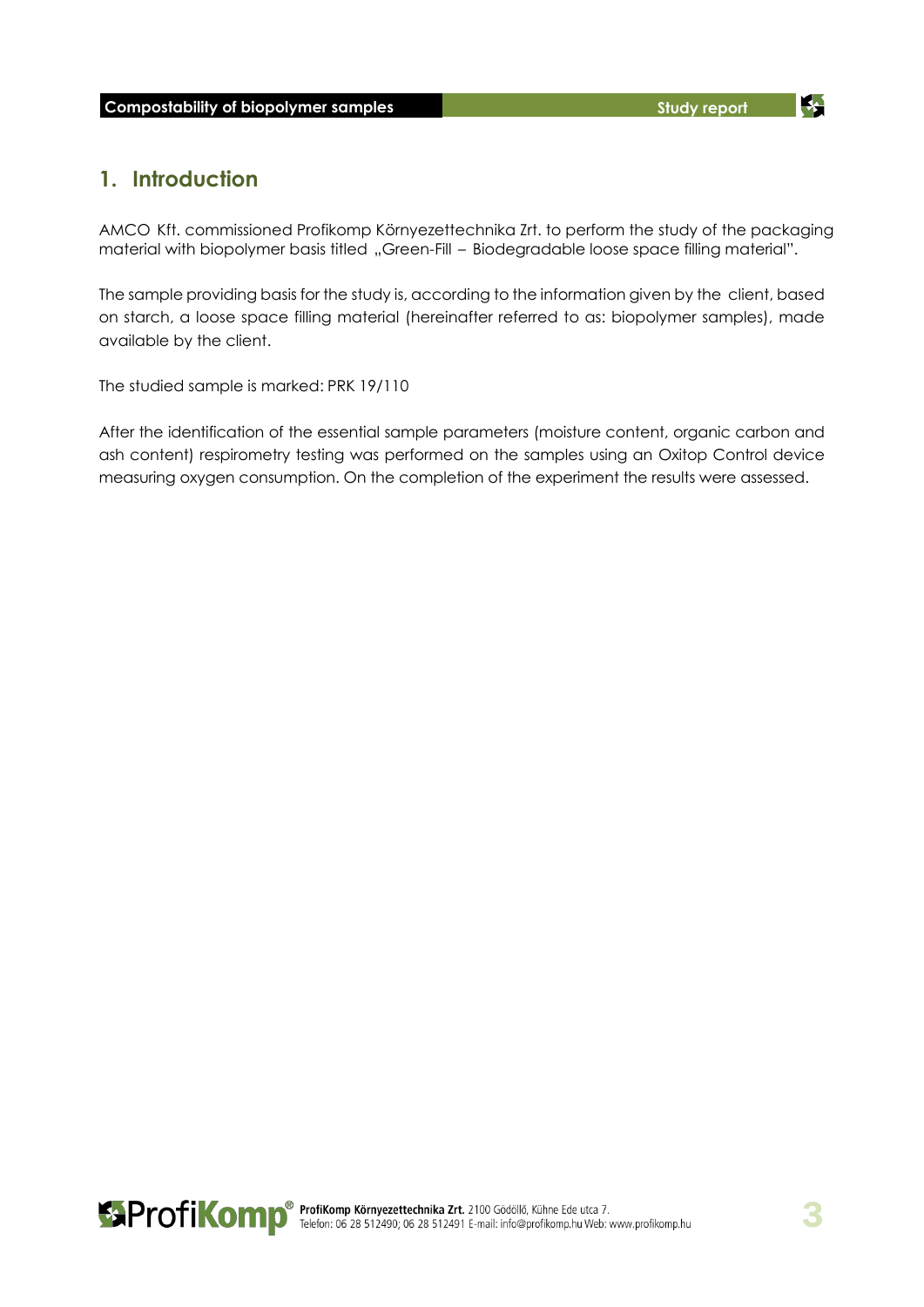## **2. Measurement methods applied, means of measurement**

### **2.1 Finding moisture content, organic carbon and ash content**

The moisture content was found by measuring the occurring mass loss after drying the original samples in a drying cabinet until mass has become constant on a temperature of 103 +/- 2°C.

The total organic carbon (TOC) content was found using an elementary analyzer. The carbon content of the samples in the elementary analyzer was determined using a thermal conductivity detector (TCD), by a simple decomposition to compounds after a quick oxidation on high temperature.

The ash content was determined by measuring the occurring mass loss after heating the air-dry samples in a laboratory heating furnace on a temperature of 700°C± 5°C.

### **2.2 Respirometry (value AT25)**

During the test the oxygen consumption of the biopolymer sample (mg O2/g sample dry material) was in a closed respirometry system using an Oxitop Control device. Incubation was performed on a temperature of 40°C for 25 days in ambient conditions characteristic of domestic composting.

### **The principle of determining respiratory intensity**

Respiratory intensity is a static respirometry index value which is a method standardized for determining compost maturity. The Oxitop device operates by the principle of determining pressure change occurring within a closed system by constant incubation temperature and duration. During the decomposition of the biodegradable organic compounds contained in the sample the microorganisms consume oxygen and produce carbon-dioxide. The carbon-dioxide generated is absorbed in the aqueous solution of sodium hydroxide (NaOH), producing vacuum within the closed system. This decrease in pressure is measured, and this value is directly proportional to the oxygen consumption accompanying the decomposition of the sample [mg O2/g dry material].

### **Test details**

- Inoculum: mature vermi-compost to model domestic composting (AT25average= 32,5 mg O2/g dry material)
- Sample preparation: biopolymer samples were chopped to uniform 1x1 cm pieces in their original (air-dry) condition.

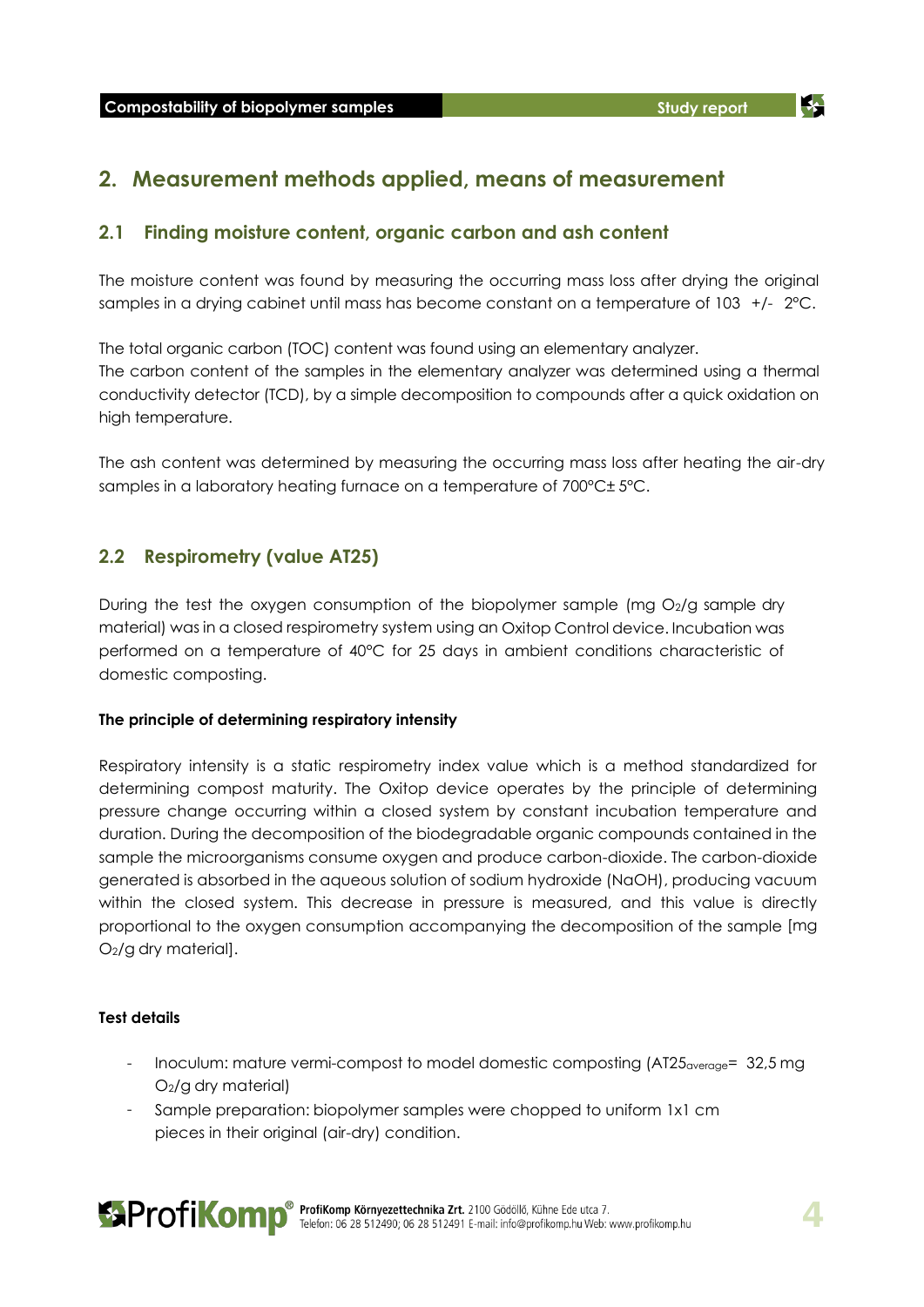## **Compostability of biopolymer samples Study report Study report**

- Mass of the samples tested: the reaction vessel of the device is suitable for accepting at least 30 g of the mixture of prepared sample and inoculum (the maximum thickness of the substrate is 1 cm).

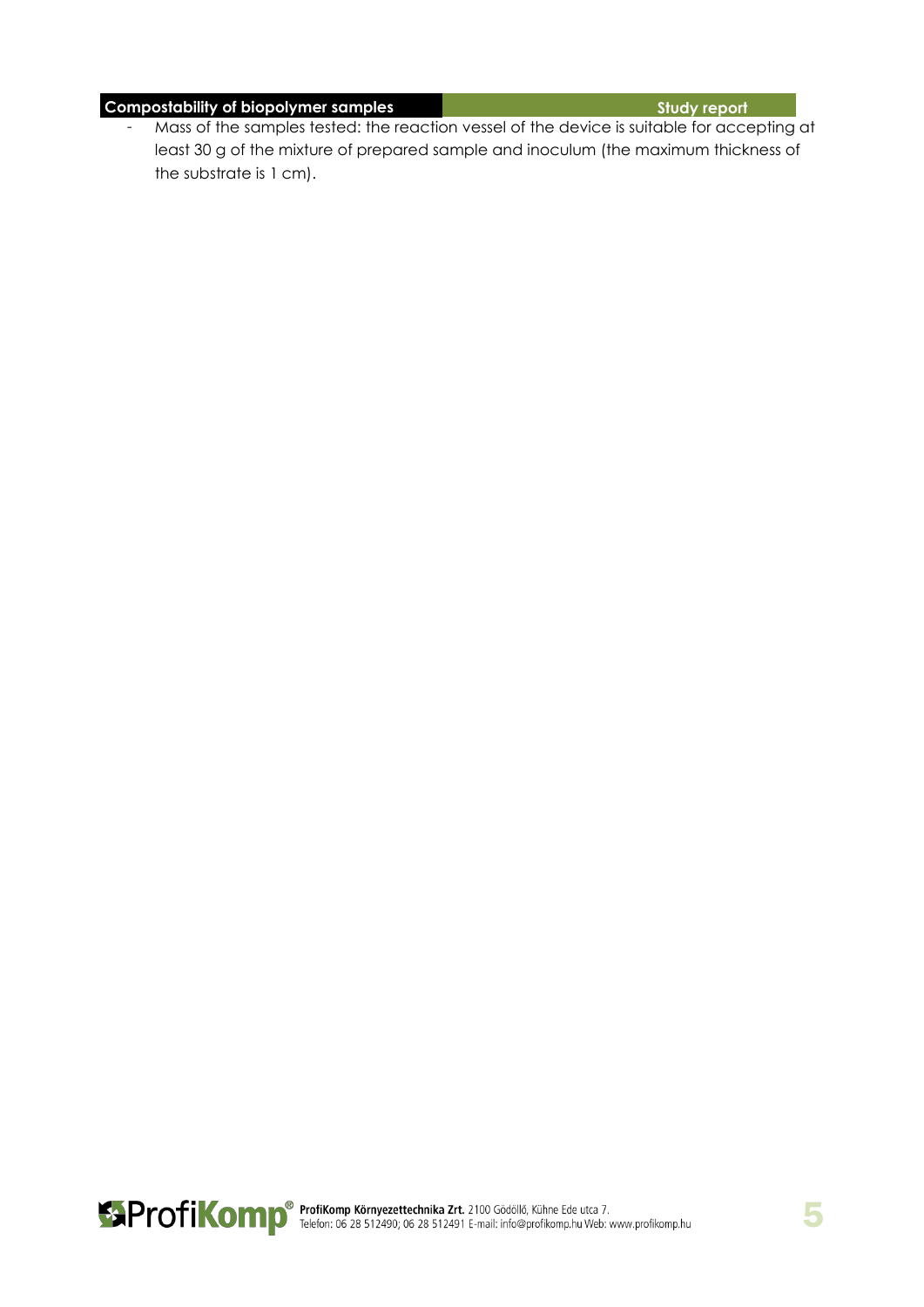### **Compostability of biopolymer samples Study report Study report Study report**

- Placing the samples: the prepared biopolymer samples were blende with the inoculum, and the mixture obtained was place in the reaction vessels in 6 repetitions.
- Treatment process: The duration of incubation is 25 days during which continuous oxygen supply must be provided for, therefore oxygen should be supplied as required.
- Measuring oxygen consumption: the device used makes measurements automatically at least every hour and stores data in its memory.
- Calculating the total 25-day oxygen consumption (AT25): during the test the net cumulated AT<sup>25</sup> value of the samples is obtained based on the comparison with the inoculum (control sample).



*Fig. 1: Oxitop respirometry*

### **2.3 Disintegration test**

The disintegration of the samples was performed in line with the relevant requirements of the international standard ISO 16929 - "Plastics - Determination of the degree of disintegration of *plastic materials under defined composting conditions in a pilot-scale test*". The compost substrate produced was sieved together with the samples through a 2 mm sieve, this provides us with the level of disintegration.



34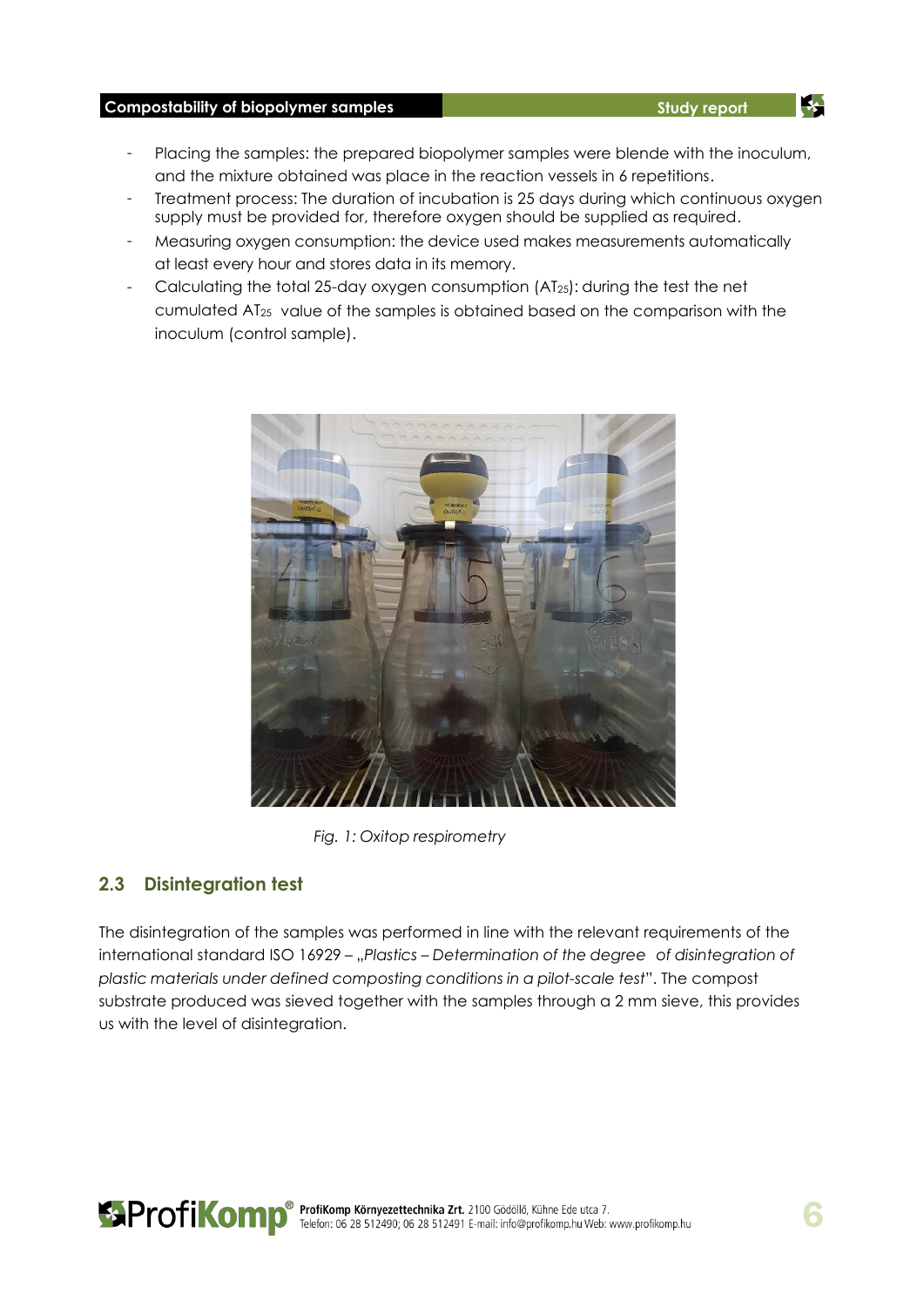35

### **3. Results**

### **3.1 Moisture content, total organic carbon content and ash content of the biopolymer samples**

| Sample<br>name       | Sample<br>code | Moisture content<br>[m/m%] | $[%$ dry mat.] | Ash content<br>$[%$ dry $]$ |
|----------------------|----------------|----------------------------|----------------|-----------------------------|
| Amco<br>space filler | 19/110         | 9.19                       | 46,882         | 0,286                       |
|                      |                |                            | 46,758         | 0,308                       |
|                      |                |                            | 46,652         | 0,242                       |
| Average              |                |                            | 46,764         | 0,279                       |

*Table 1: Moisture, total carbon (TOC) and ash content of the samples*

### **3.2 Respirometry of biopolymer samples**

| Sample                                | Vermicompost | 19 110 | Unit of meas.   |
|---------------------------------------|--------------|--------|-----------------|
| $25 - day$<br>respiration<br>activity | 32,2         | 49,4   | mgO2/g dry m.   |
|                                       | 32,7         | 52,9   | mgO2/g dry m.   |
|                                       |              | 51,7   | mgO2/g dry m.   |
|                                       |              | 49,4   | mgO2/g dry m.   |
|                                       |              | 53,2   | mgO2/g dry m.   |
|                                       |              | 51,9   | mgO2/g dry m.   |
| Average                               | 32,5         | 51,3   | mgO2/g dry m.   |
| Control                               |              |        |                 |
| corrected                             |              | 18,9   | $mgO2/g$ dry m. |

*Table 2: AT<sup>25</sup> values, and net AT<sup>25</sup> values of biopolymer samples corrected with inoculum (control sample)*



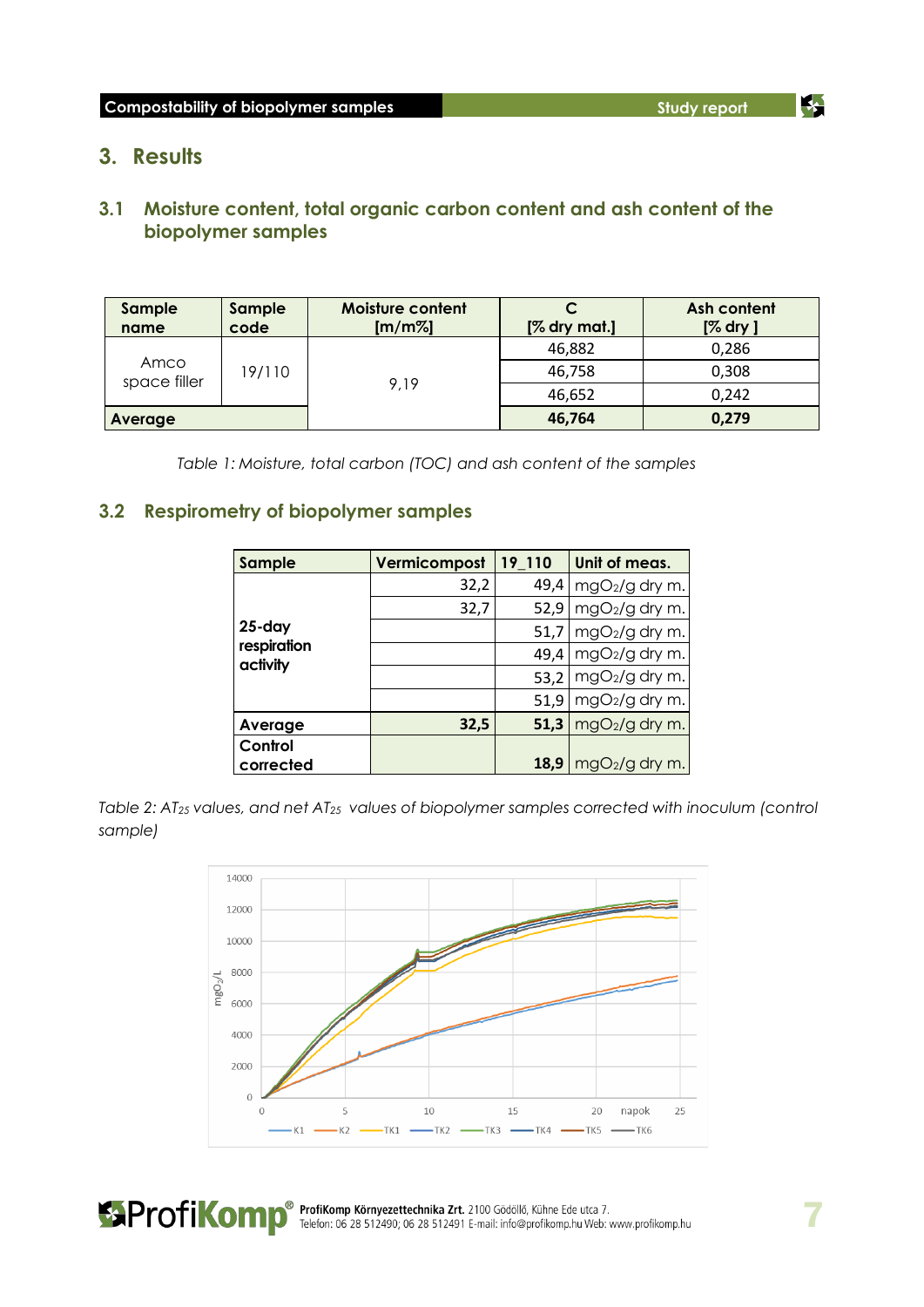### **Compostability of biopolymer samples**  $\blacksquare$  $\blacksquare$  $\blacksquare$  $\blacksquare$  $\blacksquare$  $\blacksquare$  $\blacksquare$  $\blacksquare$  $\blacksquare$  $\blacksquare$  $\blacksquare$  $\blacksquare$  $\blacksquare$  $\blacksquare$  $\blacksquare$  $\blacksquare$  $\blacksquare$  $\blacksquare$  $\blacksquare$  $\blacksquare$  $\blacksquare$  $\blacksquare$  $\blacksquare$  $\blacksquare$  $\blacksquare$  $\blacksquare$  **\**

*Fig. 2: Respiration activity of the tested biopolymer samples corrected with control*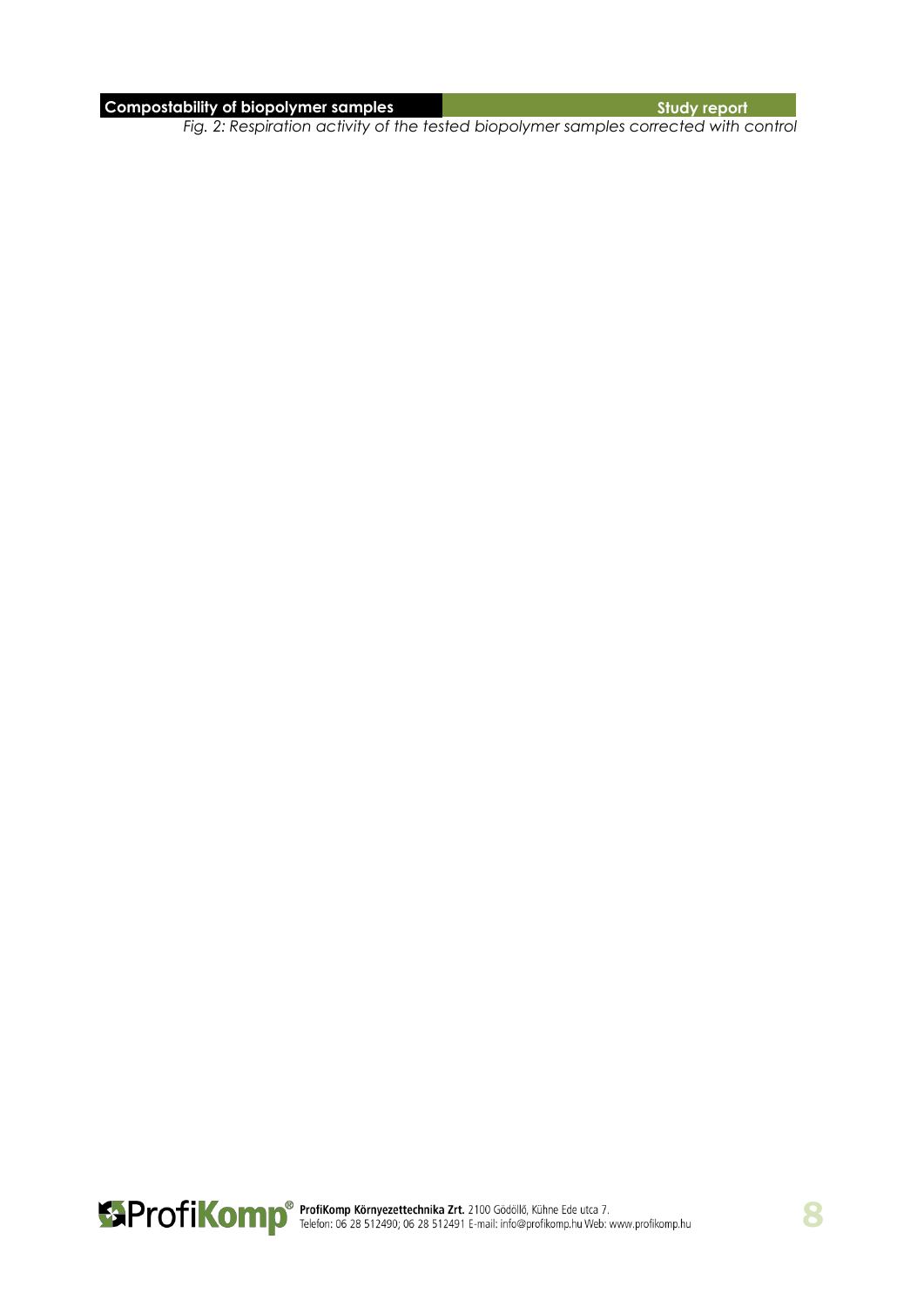4



*Fig. 3: Biopolymer samples on day 0 (respirometry)*



*Fig. 6: Biopolyimer samples on day 25 (respirometry)*